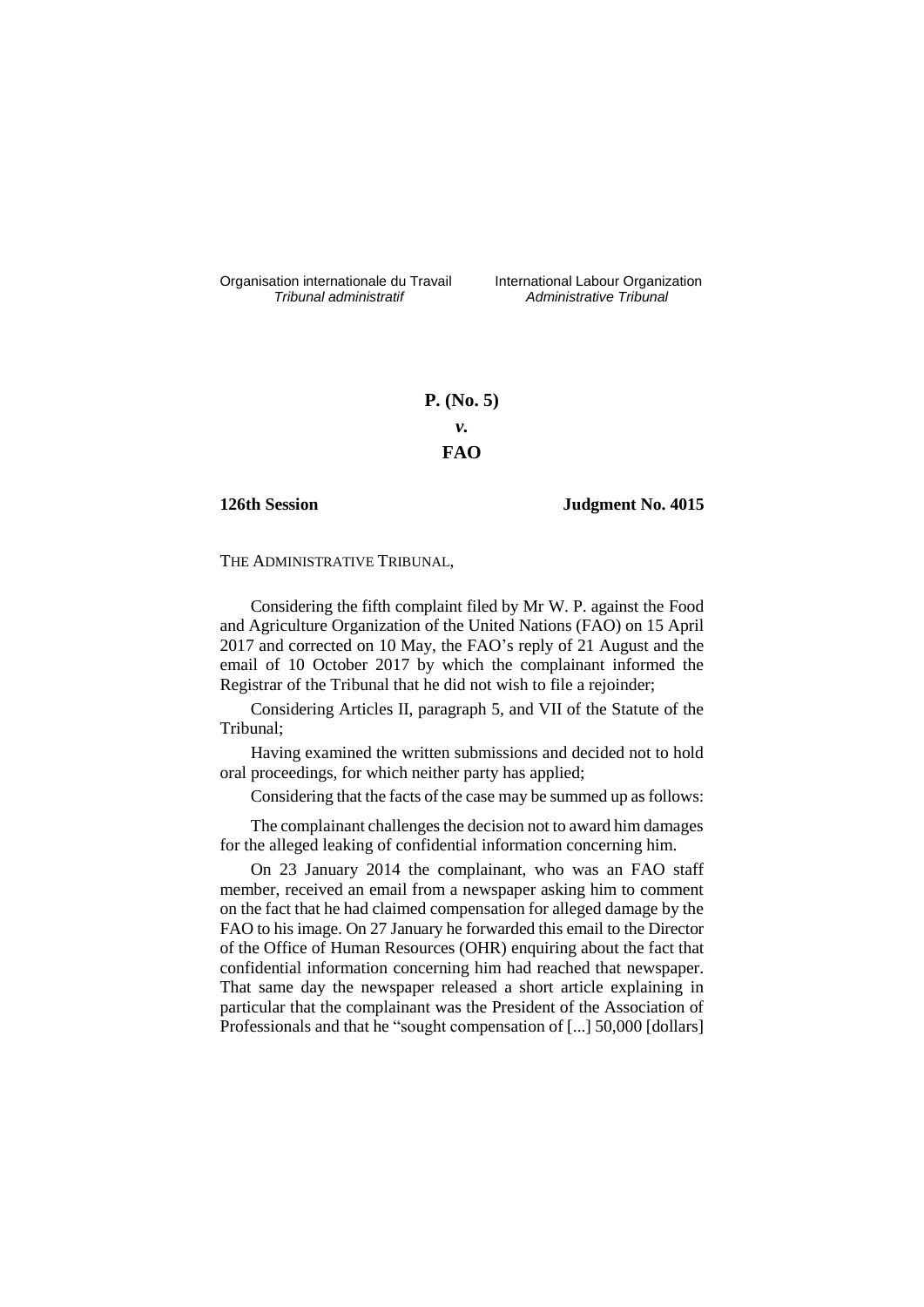from the [FAO] for sending a slur against him by email to thousands of staff". On 30 January 2014 the Director of OHR replied to the complainant, stating that the FAO had often wondered how confidential information was disseminated to that newspaper.

On 14 May the complainant wrote to the Director-General requesting the payment of 50,000 euros for the FAO's failure to ensure the confidentiality of his initial claim. He alleged that the leaking of that information coupled with the allegation made in the newspaper's article that he had requested compensation to blackmail the FAO had caused "immeasurable damage to [his] reputation", significant stress and damage to his health. The complainant was informed by a memorandum of 23 June that his claim for damages was rejected as unfounded. The FAO considered that it had made all reasonable efforts to ensure the confidentiality of information relating to his claim. On 30 June the complainant appealed to the Director-General, asking him to set aside the decision of 23 June and to award him the requested damages. The Director-General dismissed his appeal on 8 August. On 30 September 2014 the complainant lodged an appeal with the Appeals Committee challenging that decision.

In the meantime, on 14 August 2014, the Office of the Inspector-General (OIG) informed the complainant that his complaint regarding the unauthorised disclosure of confidential information to a newspaper had been reviewed. Based on interviews of staff members and a review of the IT system, there were no reasonable grounds to believe that any staff member had shared confidential information.

The Appeals Committee issued its report on 23 December 2016. In its view, the FAO could not be considered responsible for the alleged leak of information, irrespective of whether such leak had actually occurred or not. It concluded that there was no proof of negligence on the part of the FAO and that the complainant had failed to produce any evidence to establish whether a breach of confidentiality had indeed occurred. The Appeals Committee held that it was likely that the newspaper had just "picked up some rumours". It therefore recommended rejecting the appeal.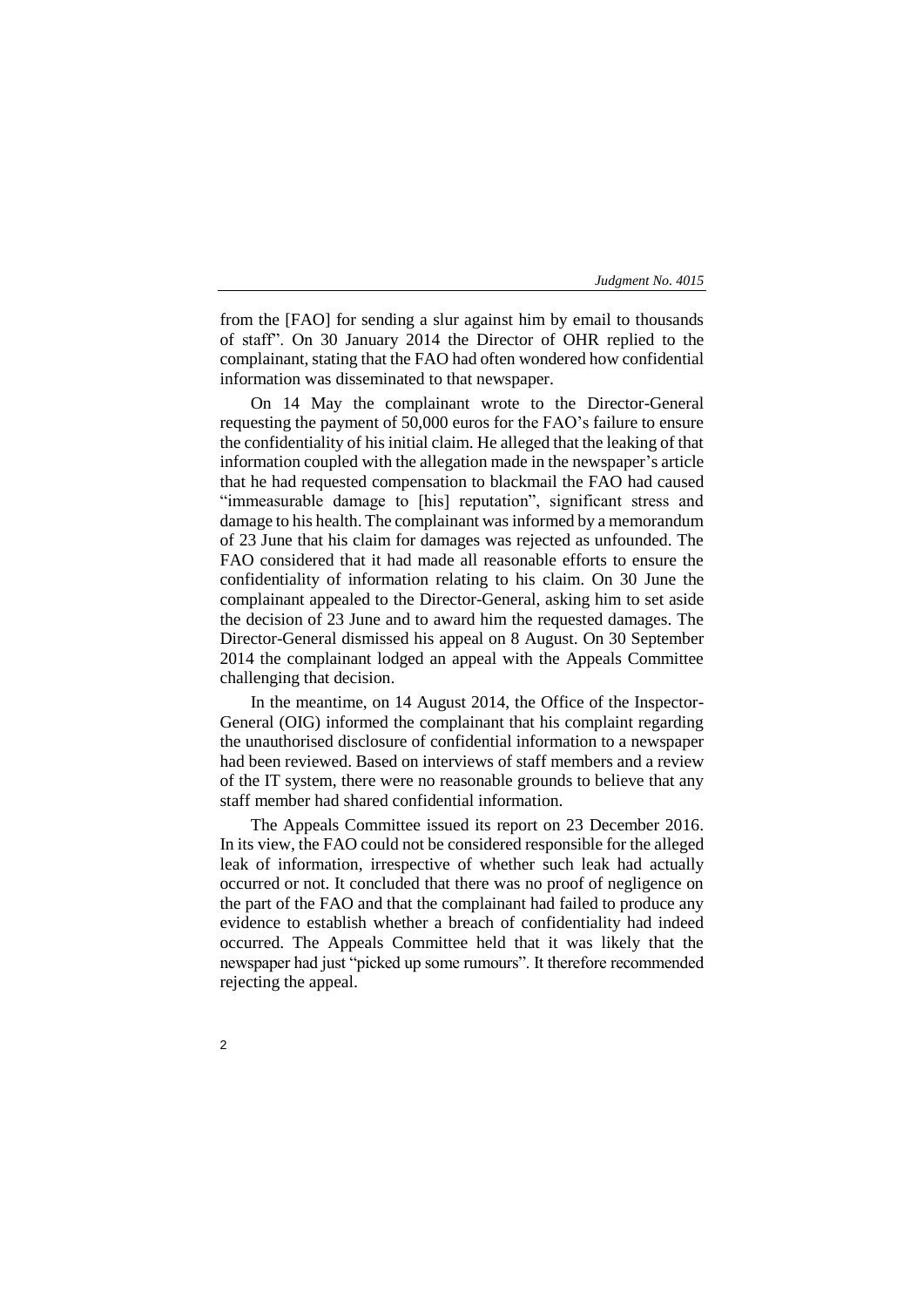By a letter of 22 February 2017, which the complainant received on 1 April, the Director-General informed him that he agreed with the recommendation of the Appeals Committee to reject the appeal. That is the decision the complainant impugns before the Tribunal.

The complainant asks the Tribunal to award him 50,000 euros in damages, plus "moral damages for the delay in the internal complaint and appeals process".

The FAO asks the Tribunal to dismiss the complaint as unfounded.

# CONSIDERATIONS

1. This complaint was preceded by an internal appeal. The complainant submits that at some point between his filing of the appeal and the in-house units receiving and dealing with the appeal, "word of [his] appeal must have been leaked and/or a copy of [his] Appeals document itself [...] must have fallen into unauthorized hands". He contends that but for the FAO's failure to take all reasonable efforts to ensure the confidentiality of his appeal, the information would not have been provided to the newspaper.

2. First, it is observed that there is no evidence the newspaper was in possession of the complainant's internal appeal document. The newspaper's 23 January 2014 email to the complainant relevantly states:

"We have received a couple of letters from someone claiming to represent 'Concerned Insiders' at FAO highly critical of FAO [Association of Professionals] leadership.

In particular this person refers to a request by yourself to the FAO for damages of 50,000 euros for alleged damage to your image from an email that was inadvertently sent to 6,000 people at FAO. The damages claim, according to the letter, was examined by a [World Food Programme] board at FAO request and then declined."

3. It is noted that in the above email from the newspaper to the complainant, the newspaper specifically states that the person who provided the information "refer[red] to a request" made by the complainant. The newspaper's 27 January 2014 article states that the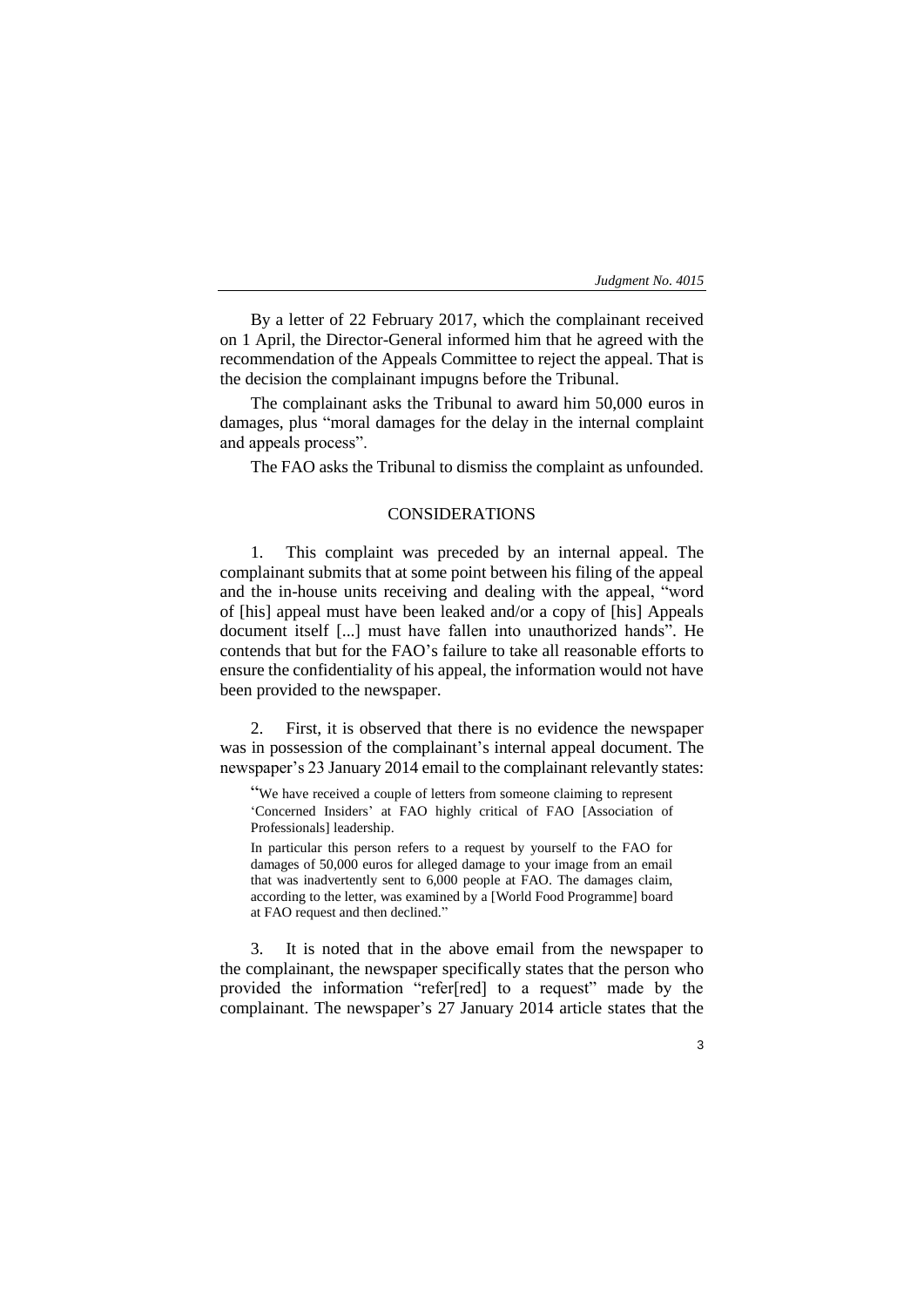complainant did not respond when asked about the "report", that is, the information related to the complainant in the email. The article goes on to say that the "report" was "backed by what [was] purportedly a copy of a confidential memorandum" authored by the complainant. This, coupled with the inaccuracies in the article itself, supports a finding that the newspaper did not have a copy of the complainant's appeal document. Beyond the statement in the article, there is no evidence indicating whether or not the person who contacted the newspaper had a copy of the appeal document.

4. Based on the information given to the newspaper, although not entirely accurate, it is evident that the individual who contacted the newspaper had some information about the complainant's appeal. The question is whether the information about the complainant's appeal was acquired as a consequence of the FAO's negligence or a breach of its duty of care to protect the confidentiality of information. The record shows that the FAO has a detailed set of policies, rules and procedures to protect confidential information. In an attempt to identify the individual or individuals responsible, the OIG undertook a review of the complainant's complaint concerning the "unauthorized sharing of confidential information" with the newspaper. The OIG interviewed staff members directly responsible for handling the information and reviewed all the data available on the FAO's internal IT systems. Although the OIG was able to determine that the information was not publicly available on the FAO IT systems, it was unable to find that any specific individual shared the information.

5. The complainant argues that if the FAO had taken all reasonable efforts to ensure the confidentiality of his appeal and if the FAO had adequate procedures in place to guarantee strict confidentiality of information, the information at issue would not have ended up with the newspaper. This argument is fundamentally flawed. In the absence of any other evidence, the fact alone that the newspaper acquired some information about the complainant's request for compensation does not prove negligence on the part of the FAO or that it breached its duty of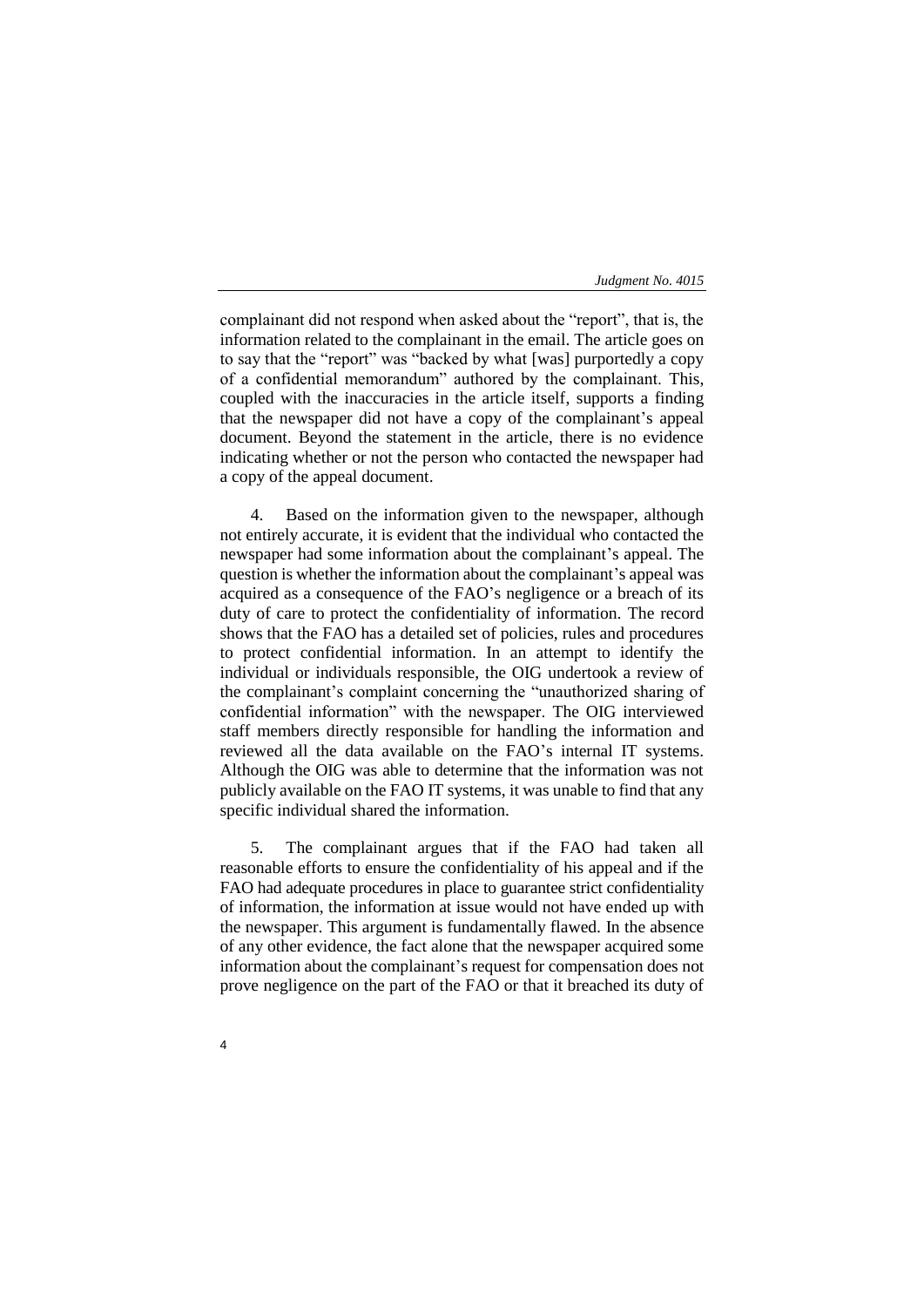care. Moreover, the complainant has not adduced any evidence that would support a finding of negligence or a breach of the FAO's duty of care.

6. Lastly, in the complaint form submitted to the Tribunal, the complainant seeks "moral damages for the delay in the internal complaint and appeals process". As the complainant did not make any submissions in his brief in relation to this claim, it will not be considered. It is also observed that in his brief, the complainant attempted to incorporate by reference his pleading in the internal appeal process. The Tribunal has on many occasions stated that it is not acceptable to incorporate by reference into the pleadings before the Tribunal arguments, contentions and pleas contained in documents created for the purposes of internal review and appeal (see Judgment 3920, under 5, and judgments cited therein). Accordingly the Tribunal did not have regard to those documents.

In light of the above, the complaint will be dismissed.

#### DECISION

For the above reasons, The complaint is dismissed.

In witness of this judgment, adopted on 9 May 2018, Mr Giuseppe Barbagallo, President of the Tribunal, Ms Dolores M. Hansen, Judge, and Mr Michael F. Moore, Judge, sign below, as do I, Dražen Petrović, Registrar.